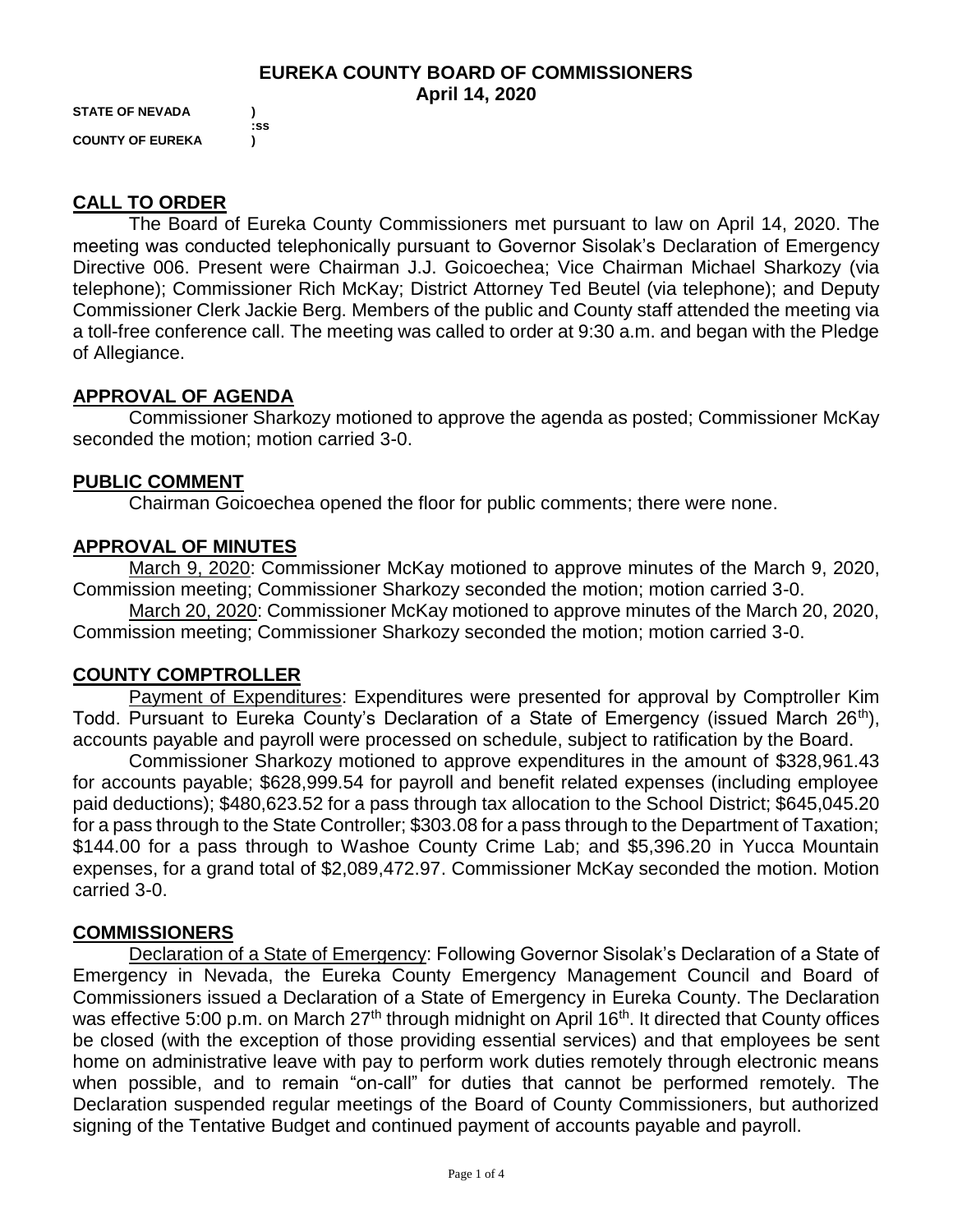Commissioner Sharkozy motioned to ratify the Declaration of a State of Emergency in Eureka County, which was issued on March 26, 2020. Commissioner McKay seconded the motion. Motion carried 3-0.

Declaration #2: Governor Sisolak extended the State of Emergency in Nevada through April 30<sup>th</sup>, and Federal and State agencies provided guidance defining essential services and businesses.

In order to align with these directives and per recommendations by the Emergency Management Council, Chairman Goicoechea motioned to update and amend Eureka County's Declaration of a State of Emergency, identified as Declaration #2, extending the Declaration through 11:59 p.m. on April 30<sup>th</sup>. Commissioner McKay seconded the motion. Motion carried 3-0.

#### **EMERGENCY MANAGEMENT COUNCIL and the EUREKA COUNTY BOARD OF COMMISSIONERS DECLARATION OF A STATE OF EMERGENCY – Directive #2 IN EUREKA COUNTY, NEVADA** *April 14, 2020*

**WHEREAS,** the Eureka County Emergency Management Council has been meeting regularly to monitor status of COVID-19 (Coronavirus) in order to respond rapidly and effectively in determining the best course of action to protect the citizens of Eureka County and the employees of Eureka County; and

**WHEREAS,** the Eureka County Emergency Management Council has formally recommended that the Board of County Commissioners join the Council to declare a State of Emergency in Eureka County due to COVID-19; and

**WHEREAS,** COVID-19 is rapidly spreading, rising to the level of a pandemic as declared by the World Health Organization on March 11, 2020, and causing Governor Sisolak to declare a State of Emergency in the State of Nevada on March 13, 2020, which has been followed by numerous Emergency Orders and Directives from the Governor; and

**WHEREAS,** COVID-19 poses an imminent threat to public health and safety in Eureka County;

**NOW, THEREFORE,** the Eureka County Emergency Management Council and the Board of Eureka County Commissioners do order and declare a State of Emergency within Eureka County, and do hereby order the following: the State of Emergency which was effective 5:00 p.m. on March 27, 2020, will continue through 11:59 p.m. on April 30, 2020, unless otherwise ordered (*subject to further restrictions if so ordered by the Governor of the State of Nevada).* 

**Concerning Eureka County Offices & Employees:** All Eureka County offices, other than essential services, will continue to be closed and all Eureka County employees will remain home on administrative leave with pay. Offices and departments that provide essential services will continue to operate with work conducted through electronic means whenever possible or by on-call means if appropriate.

Each Eureka County office shall post a Notice with a phone number and an email where persons may contact the elected official, department head, or designated employee to conduct necessary and essential business, by electronic means if possible, or by appointment if the matter is urgent. All nonessential business is suspended for the designated period of time.

Eureka County employees shall remain on-call, and be subject to call, during their regularly scheduled working hours (or alternate hours assigned by a supervisor to accommodate this State of Emergency). Employees must adhere to all personnel policies applicable during regular work hours. Employees will be required to submit leave requests for scheduled time off (i.e. sick leave) when they will not be available on-call.

For necessary work that cannot be completed by remote means, an employee must obtain written pre-approval from a supervisor (by email or text) for the specified assignment with a scheduled date and time to conduct such work at the office or worksite.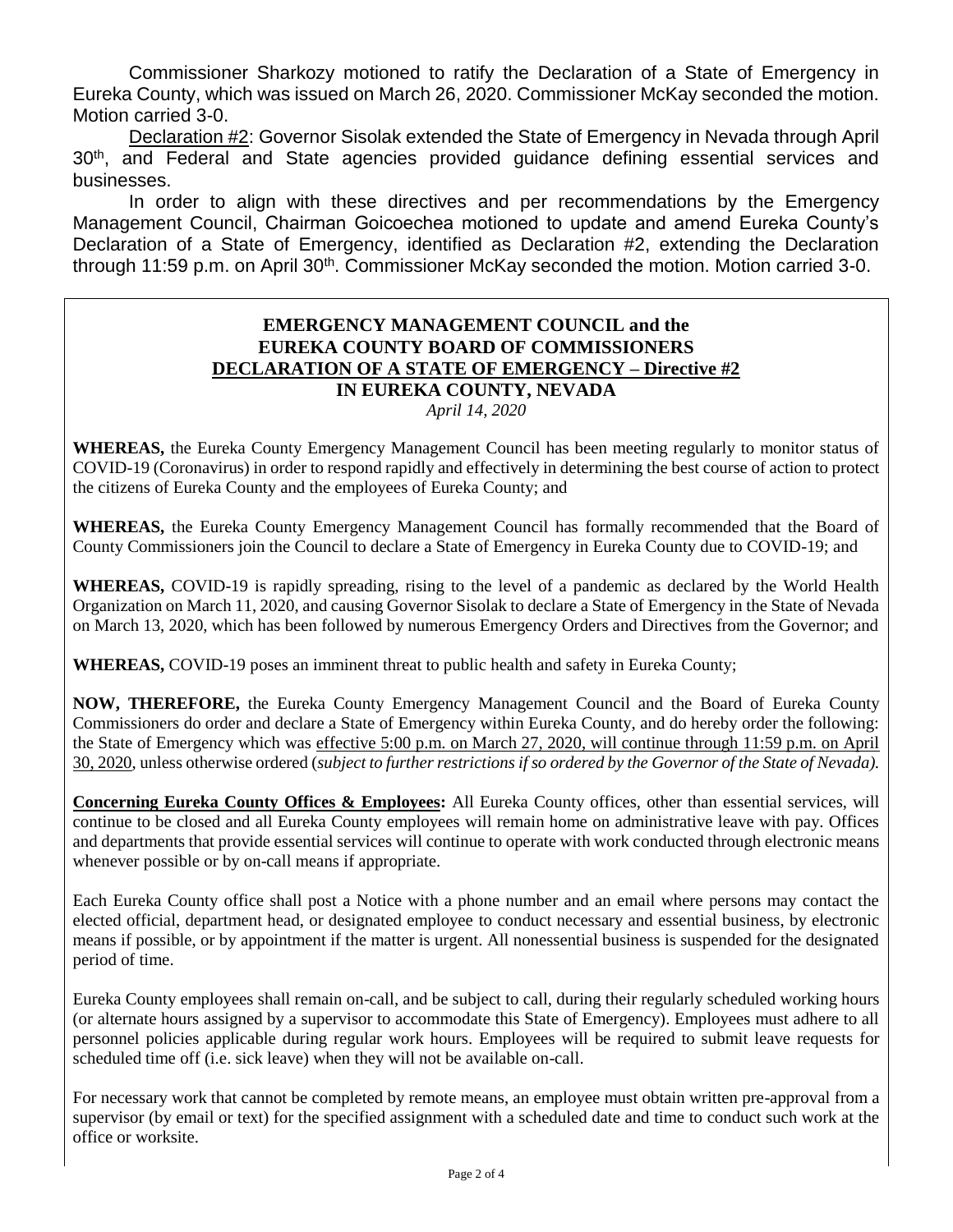**Concerning the Board of County Commissioners:** Meetings of the Eureka County Board of Commissioners are suspended during the designated time. The following business, normally approved during an open meeting of the Board, will proceed without formal Board action:

Accounts payable and payroll will be processed as scheduled

**Designation of Essential Services:** Following is a list of essential services that will continue to operate during the designated time. This list may be expanded as deemed prudent and necessary by the Eureka County Emergency Management Council.

- Sheriff's Office
- Ambulance and EMS
- Volunteer Fire Departments
- Eureka Medical Clinic
- Crescent Valley Medical Clinic
- Senior Centers (in the current capacity of providing home-delivered meals)
- Eureka Landfill
- ◆ Public Works

**NOW, THEREFORE, if any directive of the Emergency Management Council and the Board of County Commissioners declared herein is in conflict with a directive, order, or declaration of any federal, state, or local authority, the public is ordered to undertake the more restrictive course of action directed, ordered, or declared.** 

**BE IT SO ORDERED** this 14<sup>th</sup> day of April, 2020

 */s/ J.J. Goicoechea, DVM*

J.J. Goicoechea, Chairman Eureka County Board of Commissioners Emergency Management Council

ATTEST: */s/ Jackie Berg*

Jackie Berg, Deputy Commissioner Clerk

Ratify Tentative Budget: The County's first Declaration of a State of Emergency authorized the Board to sign the Tentative Budget outside of the meeting to ensure that the Nevada Department of Taxation received a hard copy by the April 15<sup>th</sup> deadline. Commissioner Sharkozy motioned to ratify signing and transmitting the Tentative Budget for Fiscal Year 2020-2021; Commissioner McKay seconded the motion; motion carried 3-0.

Anticipated Budget Cuts: Chairman Goicoechea cautioned department heads to be prepared to discuss budget cuts during the May 6<sup>th</sup> meeting. The Chairman, along with Comptroller Kim Todd, participated in a conference call on April 10<sup>th</sup>, facilitated by Nevada Association of Counties for county fiscal officers around the State.

Ms. Todd explained that NACO engaged a private firm to analyze projected tax revenues and the resulting economic downturn due to COVID-19. Most counties are planning budget cuts of up to 25% for the upcoming fiscal year, are postponing capital projects, and are implementing hiring freezes. Some counties are considering layoffs and others plan to renegotiate salary increases and cost of living allowances. The State is proposing budget cuts that could total \$687 million over the next two years. These cuts on the State level will affect various grants and numerous human services that will then be allocated to the individual counties.

NACO's contracted analysts predict it will take 3.5 to 4 years for Nevada's economy to return to its pre-Coronavirus position. Because of reliance on tourism and the gaming industry, Nevada is currently experiencing the highest unemployment rate in the nation. A special Legislative Session is planned, tentatively in July, for legislators to address the State's fiscal concerns. Chairman Goicoechea continues working with legislators and the Governor's office on a common-sense approach for resuming business in rural Nevada.